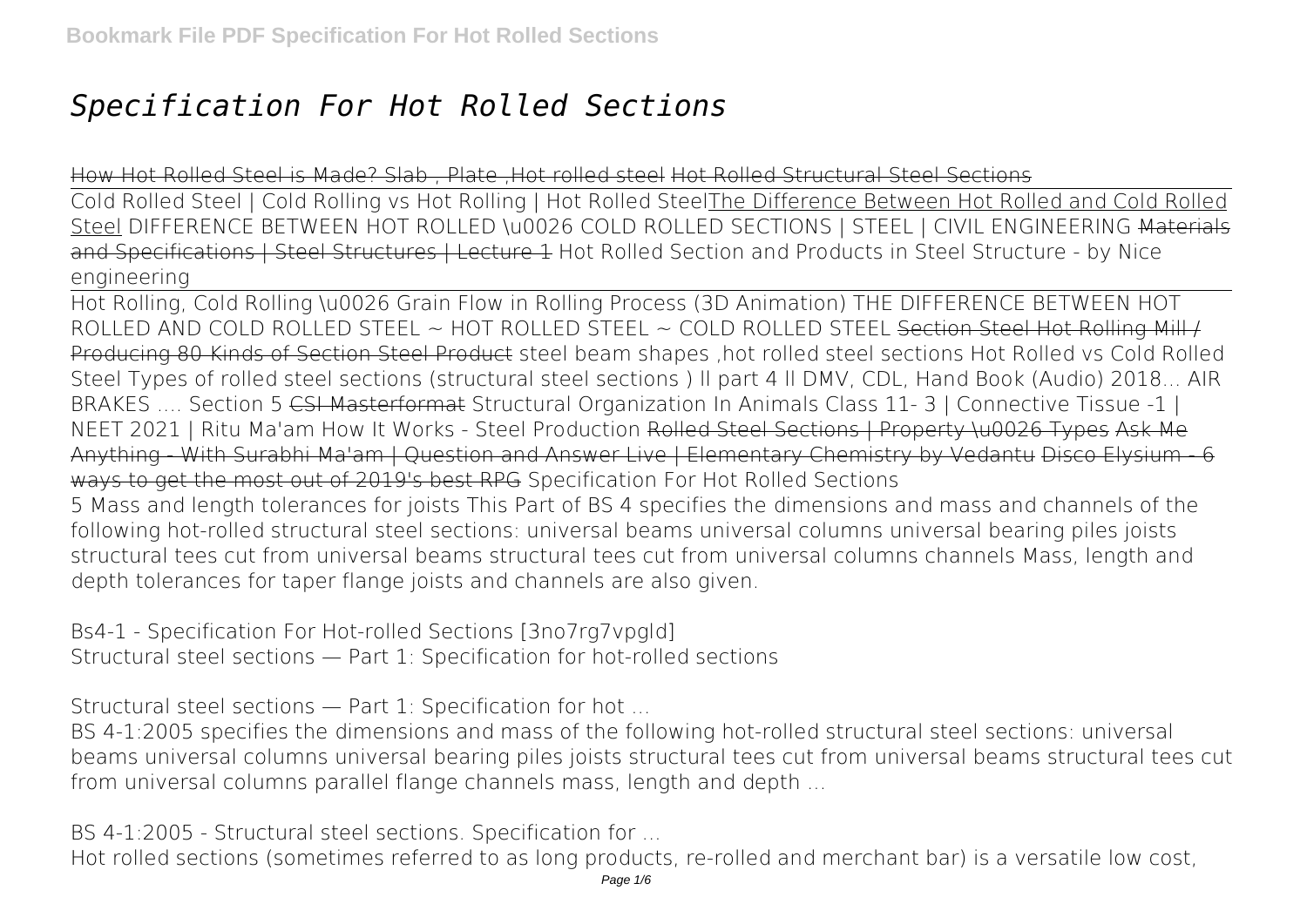low carbon product suitable for a variety of applications. The low carbon content (0.22% max) and low yield point (275N/mm² min) of the steel enable easy forming, fabrication and machining processes to be carried out without the need for specialist tooling requirements or heat treatments.

**Hot Rolled Equal Tee Section | T Sections | Harris (Steels ...**

Structural steel sections. Specification for hot-rolled sections: Status: Revised, Superseded, Withdrawn: Publication Date: 15 December 1993: Confirm Date: 01 November 2004: Withdrawn Date: 19 August 2005: Normative References(Required to achieve compliance to this standard) No other standards are normatively referenced: Informative References ...

**BS 4-1:1993 - Structural steel sections. Specification for ...**

Description: S275 is a low carbon, hot rolled structural steel, extensively used in the production of hot rolled long products. Chemical and mechanical levels are ideal for machining and easy forming. Hot rolled products are easily galvanised but some products may distort. Hollow sections are produced to spec S275 however S235 and S355 are more readily available.

**S275 Standards | Hot Rolled Structural Steel | Harris ...**

The standard specifies the requirements of hot-rolled structural steel sections, which are currently rolled in Kenya. Hot-rolled structural steel sections are widely used in the construction of steel structures. It is hoped that this standard will control the variation in dimensions, chemical composition and, hence, the strength of these sections.

**Specification for hot-rolled structural steel sections**

Other specifications and sizes may also be available on enquiry. Specifications Merchant bar sections are available in the following standards:  $\Box$  ®300PLUS and AS/NZS 3679.1 – Structural Steel – Hot Rolled Bars and Sections.  $\Box$  AS 1442 – Carbon Steels and Carbon Manganese Steels – Hot Rolled Bars and Semifinished Products.

**Seventh Edition Hot Rolled and Structural Steel Products**

Hot Finish Rectangular Hollow Section Specification. Standard : BS EN 10210 - Hot Finished Structural Hollow Sections of Non-alloy and Fine Grain Steels Sizes : 300x200 mm Wall Thickness : 0.5mm - 25mm Length : 6000-14000 mm Type : Seamless/ Welded / ERW Dimensional Tolerances : Thickness : (All sizes +/- 10%)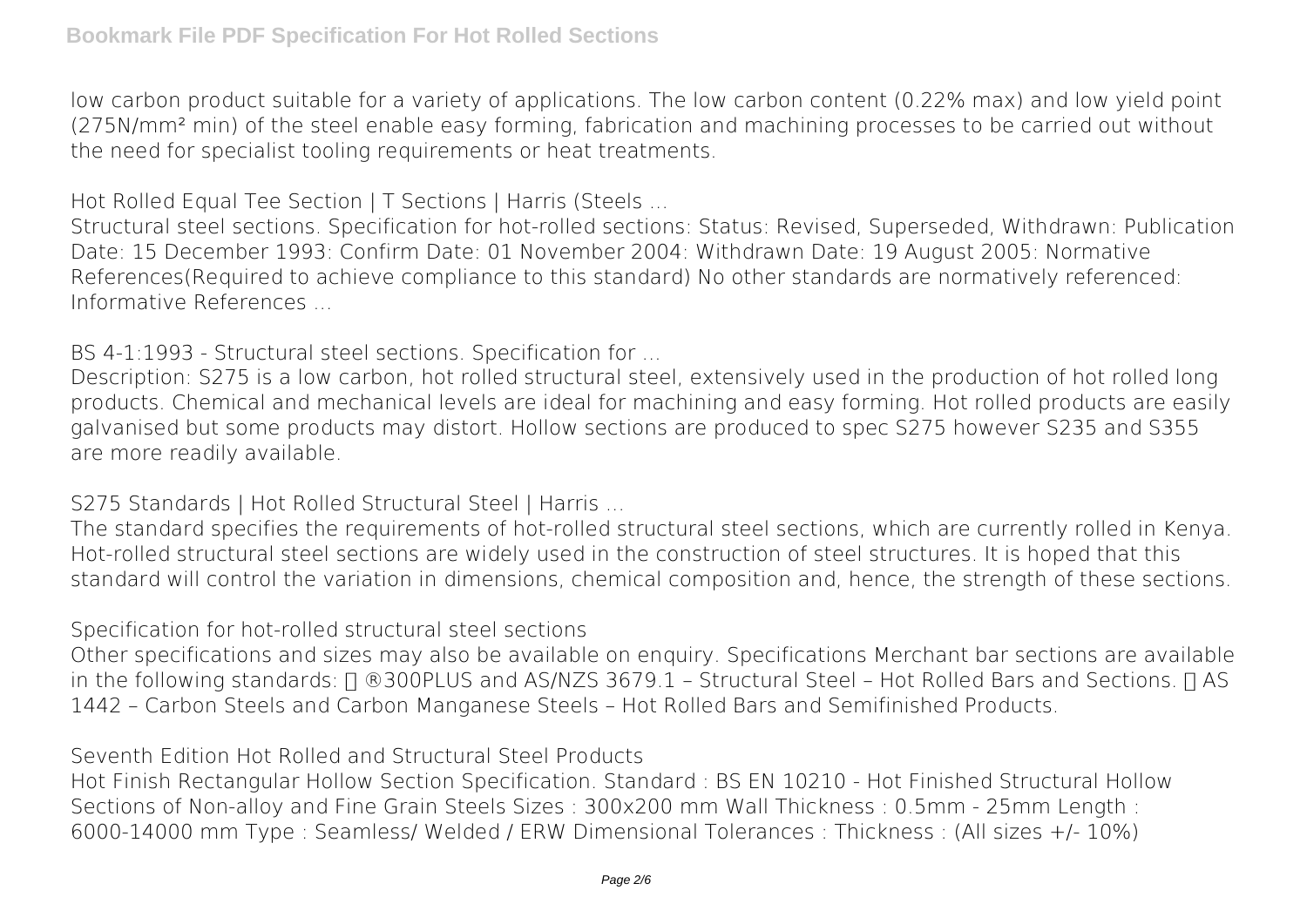**Hot Finished Rectangular Hollow Section, Hot Finish RHS ...**

The standard sections available for use in structural steelwork are given in: BS 4-1: 2005 – Structural steel sections. Specification for hot-rolled sections. BS EN 10210-1: 2006 – Hot finished structural hollow sections of nonalloy and fine grain steels. BS EN 10056-1: 1999 – Specification for structural steel equal and unequal angles ...

**Structural steelwork - Designing Buildings Wiki** Buy Specification for Hot-Rolled Sections by (ISBN: 9780580216374) from Amazon's Book Store. Everyday low prices and free delivery on eligible orders.

**Specification for Hot-Rolled Sections: Amazon.co.uk ...**

Hot rolling is a mill process which involves rolling the steel at a high temperature (typically at a temperature over 1700° F), which is above the steel's recrystallization temperature. When steel is above the recrystallization temperature, it can be shaped and formed easily, and the steel can be made in much larger sizes.

**Difference Between Hot and Cold Rolled Steel | Metal ...**

uB, uc, PFc & angles– Hot rolled sections are produced in accordance with AS/NZS 3679.1. Grades available – 300MPa. Plain & Floor (checker) Plate– Manufactured in accordance with AS/NZS 3678 and AS/NZS 1594. - Grades available - 250 & 350 MPa.

**Hot Rolled Structural & Plate - Orrcon Steel**

Specification for hot-rolled sections: Click the Download arrow icon. If the link fails, the document cannot be downloaded, please click on the Broken link to let us know. To view the content of other pages click on the transfer page Icon. Click the "+" sign icon to add this document to your collection.

**Specification For Hot Rolled Sections**

Specifications Merchant bar sections are available in the following standards:  $\Box$  300PLUS® and AS/NZS 3679.1 – Structural Steel - Hot rolled bars and sections.  $\Box$  AS 1442 - Carbon Steels and Carbon Manganese Steels - Hot rolled bars and semifinished products.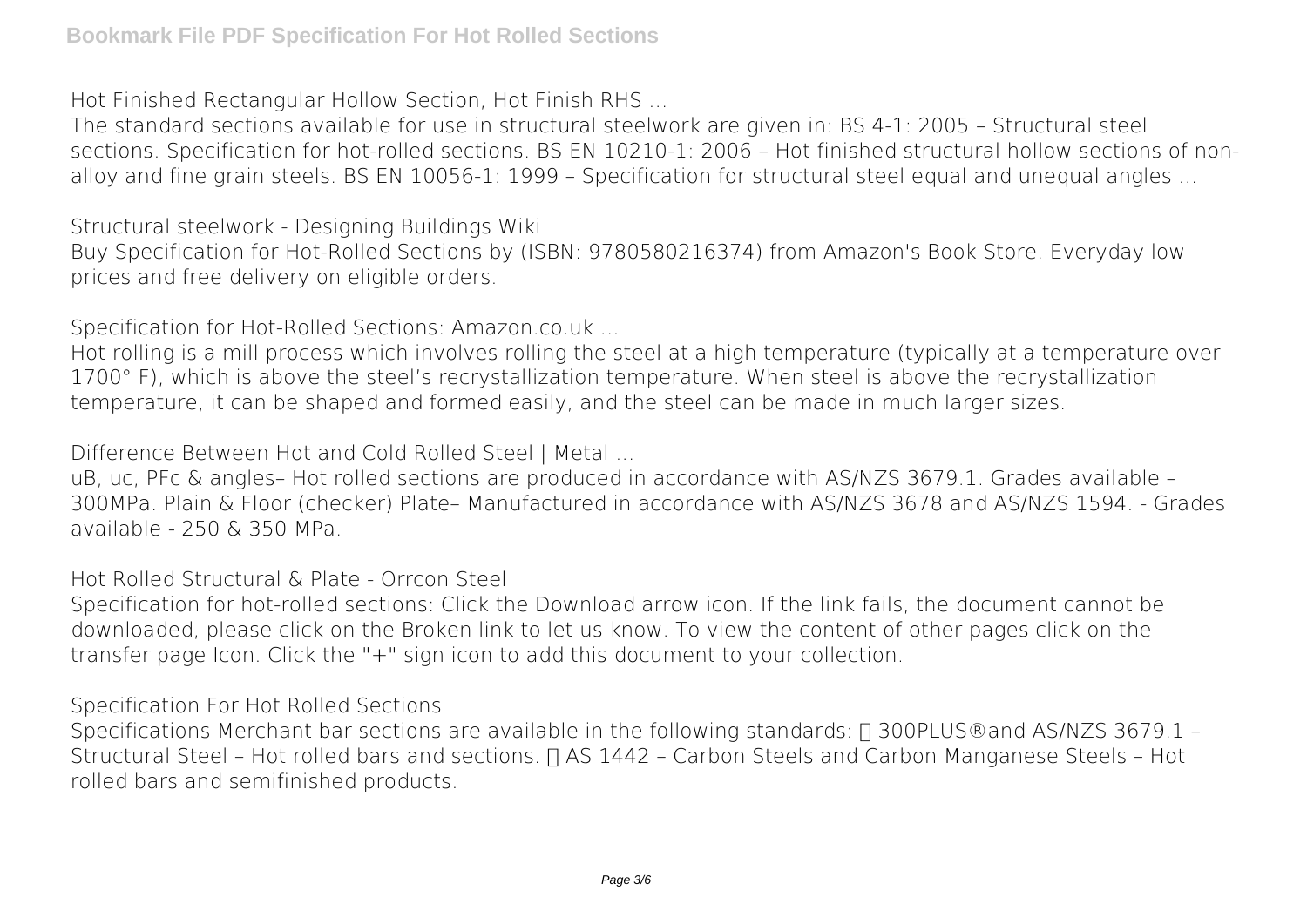## How Hot Rolled Steel is Made? Slab , Plate, Hot rolled steel Hot Rolled Structural Steel Sections

Cold Rolled Steel | Cold Rolling vs Hot Rolling | Hot Rolled SteelThe Difference Between Hot Rolled and Cold Rolled Steel **DIFFERENCE BETWEEN HOT ROLLED \u0026 COLD ROLLED SECTIONS | STEEL | CIVIL ENGINEERING** Materials and Specifications | Steel Structures | Lecture 1 *Hot Rolled Section and Products in Steel Structure - by Nice engineering*

Hot Rolling, Cold Rolling \u0026 Grain Flow in Rolling Process (3D Animation) THE DIFFERENCE BETWEEN HOT ROLLED AND COLD ROLLED STEEL ~ HOT ROLLED STEEL ~ COLD ROLLED STEEL Section Steel Hot Rolling Mill / Producing 80 Kinds of Section Steel Product **steel beam shapes ,hot rolled steel sections** *Hot Rolled vs Cold Rolled Steel* **Types of rolled steel sections (structural steel sections ) ll part 4 ll DMV, CDL, Hand Book (Audio) 2018... AIR BRAKES .... Section 5** CSI Masterformat Structural Organization In Animals Class 11- 3 | Connective Tissue -1 | NEET 2021 | Ritu Ma'am How It Works - Steel Production Rolled Steel Sections | Property \u0026 Types Ask Me Anything - With Surabhi Ma'am | Question and Answer Live | Elementary Chemistry by Vedantu Disco Elysium - 6 ways to get the most out of 2019's best RPG **Specification For Hot Rolled Sections**

5 Mass and length tolerances for joists This Part of BS 4 specifies the dimensions and mass and channels of the following hot-rolled structural steel sections: universal beams universal columns universal bearing piles joists structural tees cut from universal beams structural tees cut from universal columns channels Mass, length and depth tolerances for taper flange joists and channels are also given.

**Bs4-1 - Specification For Hot-rolled Sections [3no7rg7vpgld]** Structural steel sections — Part 1: Specification for hot-rolled sections

**Structural steel sections — Part 1: Specification for hot ...**

BS 4-1:2005 specifies the dimensions and mass of the following hot-rolled structural steel sections: universal beams universal columns universal bearing piles joists structural tees cut from universal beams structural tees cut from universal columns parallel flange channels mass, length and depth ...

**BS 4-1:2005 - Structural steel sections. Specification for ...**

Hot rolled sections (sometimes referred to as long products, re-rolled and merchant bar) is a versatile low cost, low carbon product suitable for a variety of applications. The low carbon content (0.22% max) and low yield point (275N/mm² min) of the steel enable easy forming, fabrication and machining processes to be carried out without the need for specialist tooling requirements or heat treatments.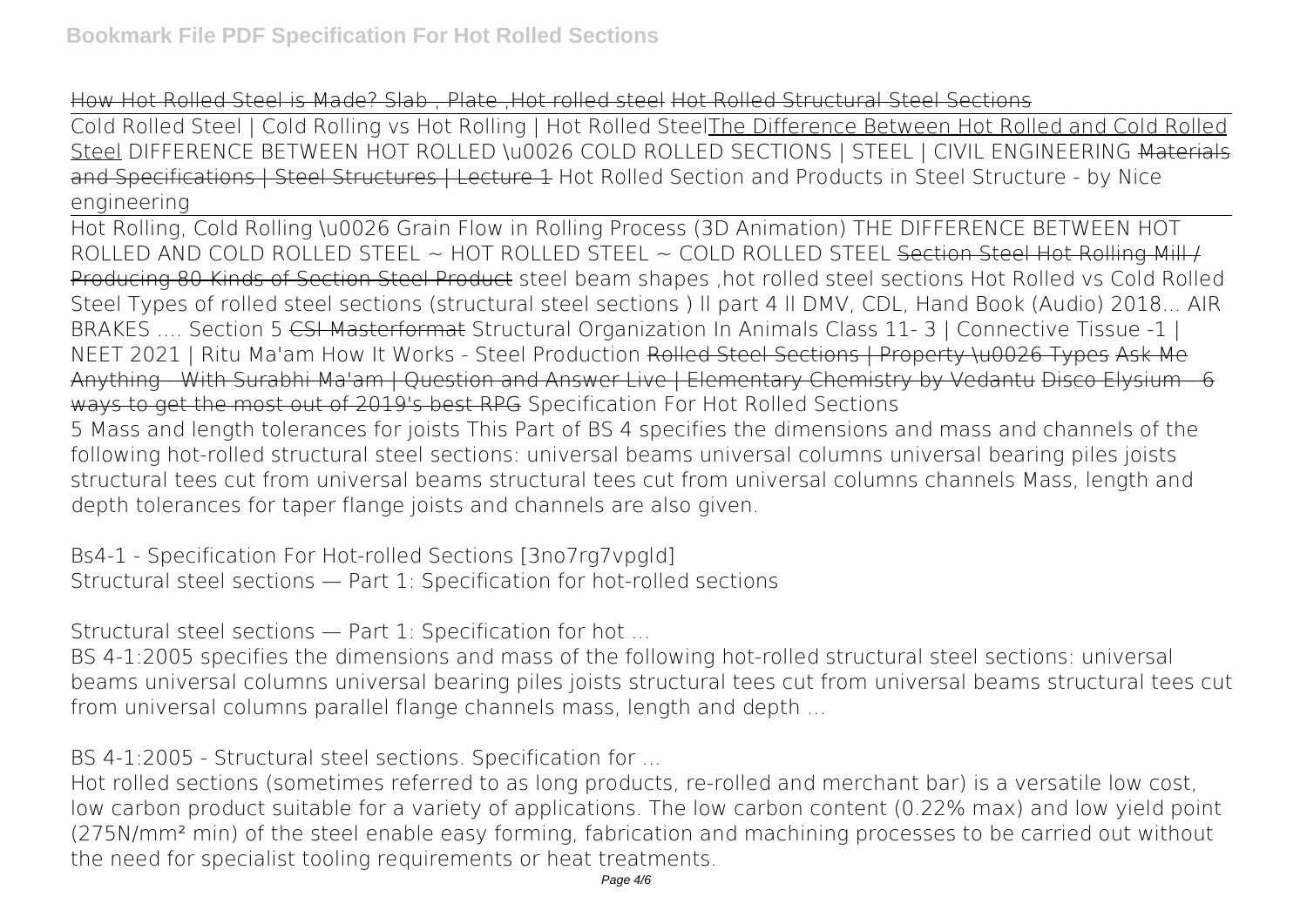**Hot Rolled Equal Tee Section | T Sections | Harris (Steels ...**

Structural steel sections. Specification for hot-rolled sections: Status: Revised, Superseded, Withdrawn: Publication Date: 15 December 1993: Confirm Date: 01 November 2004: Withdrawn Date: 19 August 2005: Normative References(Required to achieve compliance to this standard) No other standards are normatively referenced: Informative References ...

**BS 4-1:1993 - Structural steel sections. Specification for ...**

Description: S275 is a low carbon, hot rolled structural steel, extensively used in the production of hot rolled long products. Chemical and mechanical levels are ideal for machining and easy forming. Hot rolled products are easily galvanised but some products may distort. Hollow sections are produced to spec S275 however S235 and S355 are more readily available.

**S275 Standards | Hot Rolled Structural Steel | Harris ...**

The standard specifies the requirements of hot-rolled structural steel sections, which are currently rolled in Kenya. Hot-rolled structural steel sections are widely used in the construction of steel structures. It is hoped that this standard will control the variation in dimensions, chemical composition and, hence, the strength of these sections.

**Specification for hot-rolled structural steel sections**

Other specifications and sizes may also be available on enquiry. Specifications Merchant bar sections are available in the following standards:  $\Box$  ®300PLUS and AS/NZS 3679.1 – Structural Steel – Hot Rolled Bars and Sections.  $\Box$  AS 1442 – Carbon Steels and Carbon Manganese Steels – Hot Rolled Bars and Semifinished Products.

**Seventh Edition Hot Rolled and Structural Steel Products**

Hot Finish Rectangular Hollow Section Specification. Standard : BS EN 10210 - Hot Finished Structural Hollow Sections of Non-alloy and Fine Grain Steels Sizes : 300x200 mm Wall Thickness : 0.5mm - 25mm Length : 6000-14000 mm Type : Seamless/ Welded / ERW Dimensional Tolerances : Thickness : (All sizes +/- 10%)

**Hot Finished Rectangular Hollow Section, Hot Finish RHS ...**

The standard sections available for use in structural steelwork are given in: BS 4-1: 2005 – Structural steel sections. Specification for hot-rolled sections. BS EN 10210-1: 2006 – Hot finished structural hollow sections of non